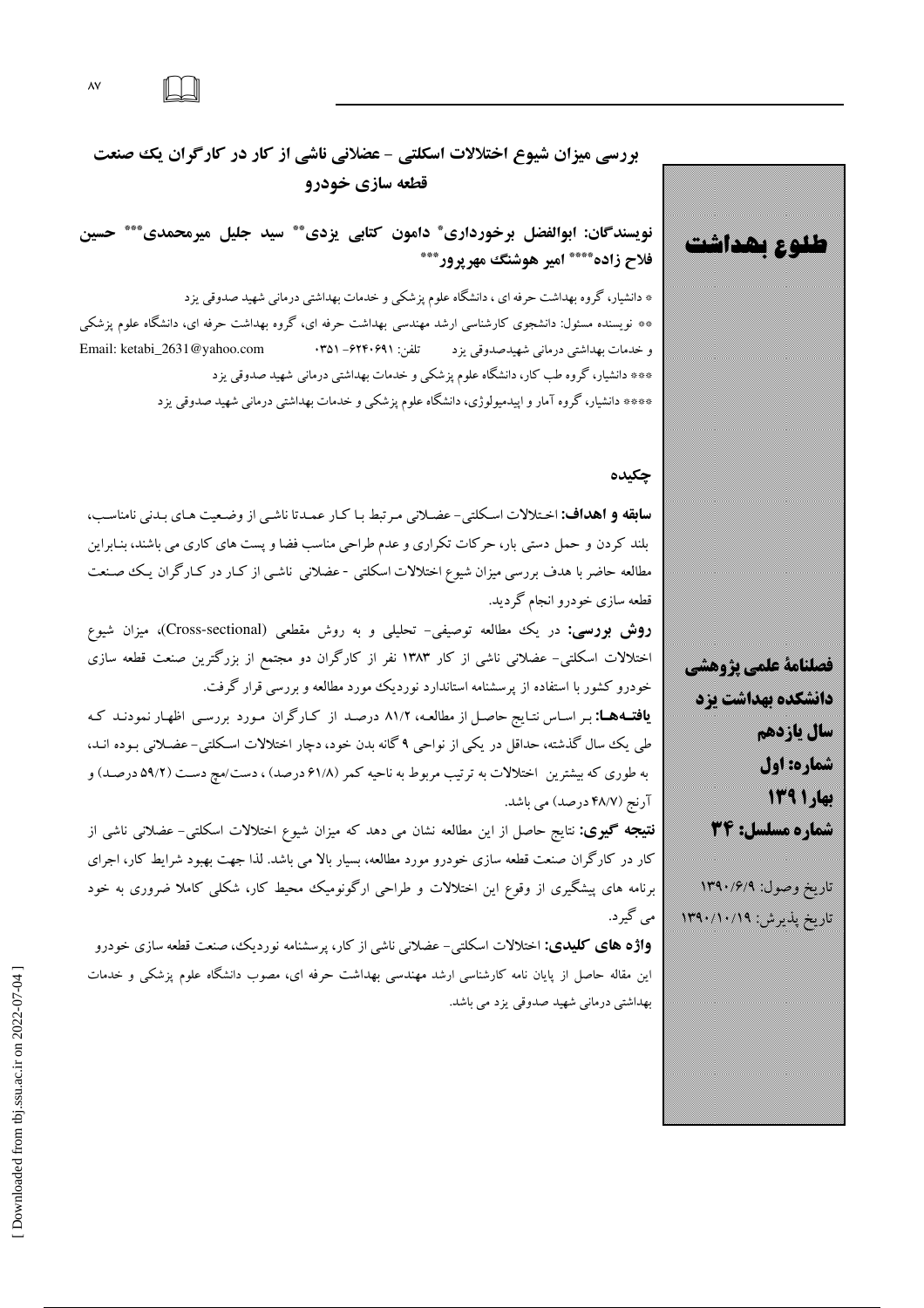مقدمه

همزمان با رشد صنعت، الگوی بیماری های تهدید کننده سلامت انسان نیز تغییر یافته است. به طوری که از اواسط قرن بیستم، شاهد کاهش بیماری های عفونی و افزایش بیماری ها و عوارض مرتبط با یک زندگی صنعتی مانند حوادث و بیماری های قلبی- عروقی و اسکلتی- عضلانی به شکل نگران کننده ای می باشیم (١،٢). اختلالات اسکلتی-عضلانی (Disorders

Musculoskeletal)که در اختصار MSDs نامیده می شوند، یکی از شایع ترین علل آسیب و ناتوانی شغلی در صنایع مختلف در سراسر جهان است (۳،۴).

نتایج حاصل از تحقیقات گوناگون نشان می دهند که بر خلاف گسترش روز افزون فرآیندهای مکانیزه و خودکار، هنوز بخش عمده ای از فعالیت های شغلی به صورت دستی و توسط انسان انجام می شوند، به همین جهت میزان شیوع اختلالات اسکلتی – عضلانی مرتبط با کار (WMSDs) Work-related Musculoskeletal Disorders) بالا بوده و اصلي ترين علت از دست رفتن ساعات کاری، غیبت کارگران، افزایش هزینه ها (۶،۵) ، کاهش بهره وری، آسیب و ناتوانی نیروی کار و زیان های اقتصادی به شمار می آیند (۷،۸). به گونه ای که این اختلالات یکی از بزرگترین مشکلات بهداشت حرفه ای در دنیا محسوب می شوند (۹). اختلالات اسکلتی- عضلانی مرتبط با کار عمدتا ناشی از وضعیت های بدنی نامناسب، بلند کردن و حمل دستی بار، حرکات تکراری و عدم طراحی مناسب فضا و پست های کاری می باشند (۷).

بر اساس تحقیقات انجام شده در آمریکا ۶۰ درصد از کل موارد جدید بیماری ها در حیطه WMSDs قرار می گیرند (۱۰)

و بر اساس گزارش دفتر آمار در این کشور، ۴۴ درصد از بیماری های ناشی از کار مربوط به دستگاه اسکلتی- عضلانی هستند (۹). در اروپا برآورد شده است ۴۰ میلیون کارگر مبتلا به WMSDs هستند (بیش از ۳۰ درصد از نیروی کار) که هزینه آن ۰/۵ تا ۲ درصد تولید ناخالص اتحادیه ارویاست و هزینه سنگینی بر دوش آن قرار می دهد (۱۱،۱۲). بر اساس گزارش ستاد معاونت درمان سازمان تأمین اجتماعی در سال ۱۳۷۰ تا ۱۳۷۳، بیماری های اسکلتی- عضلانی عامل ۱۴/۴ درصد از کار افتادگی های کلی در کشور بوده که در این زمینه رتبه چهارم را دارند. بر اساس گزارش همین معاونت در سال ۱۳۷۹ بیشترین تعداد مراجعات به کمسیون های پزشکی بدوی سازمان تأمین اجتماعی به علت ناراحتی های اسکلتی- عضلانی بوده است (١٣).

شاهنواز بر این عقیده است که در کشورهای در حال توسعه مسئله آسیب های اسکلتی- عضلانی بسیار جدی تر است، چرا که شرایط کار ناایمن و غیر ارگونومیک در بسیاری از کارگاه ها و کارخانه ها به چشم می خورد. با وجود تحقیقات محدود انجام شده در کشورهای در حال توسعه (۳) مطالعات صورت گرفته در این زمینه در کشور نسبتا قابل توجه می باشد ولی بر اساس منابع بازنگری شده در دسترس، تاکنون مطالعه جامعی در صنعت قطعه سازی خودرو انجام نشده و یا نتایج آن تاکنون منتشر نگردیده است. با توجه به آن که در صنعت قطعه سازی خودرو، کارگر به طور مستقیم در فرآیند تولید حضور دارد و فعالیت های جسمانی نظیر خمش و پیچش کمر و گردن، بلند کردن و حمل دستی بار و حرکت های مداوم بازو و مچ دست فراوان یافت می شود، شیوع بالای اختلالات

 $\Box$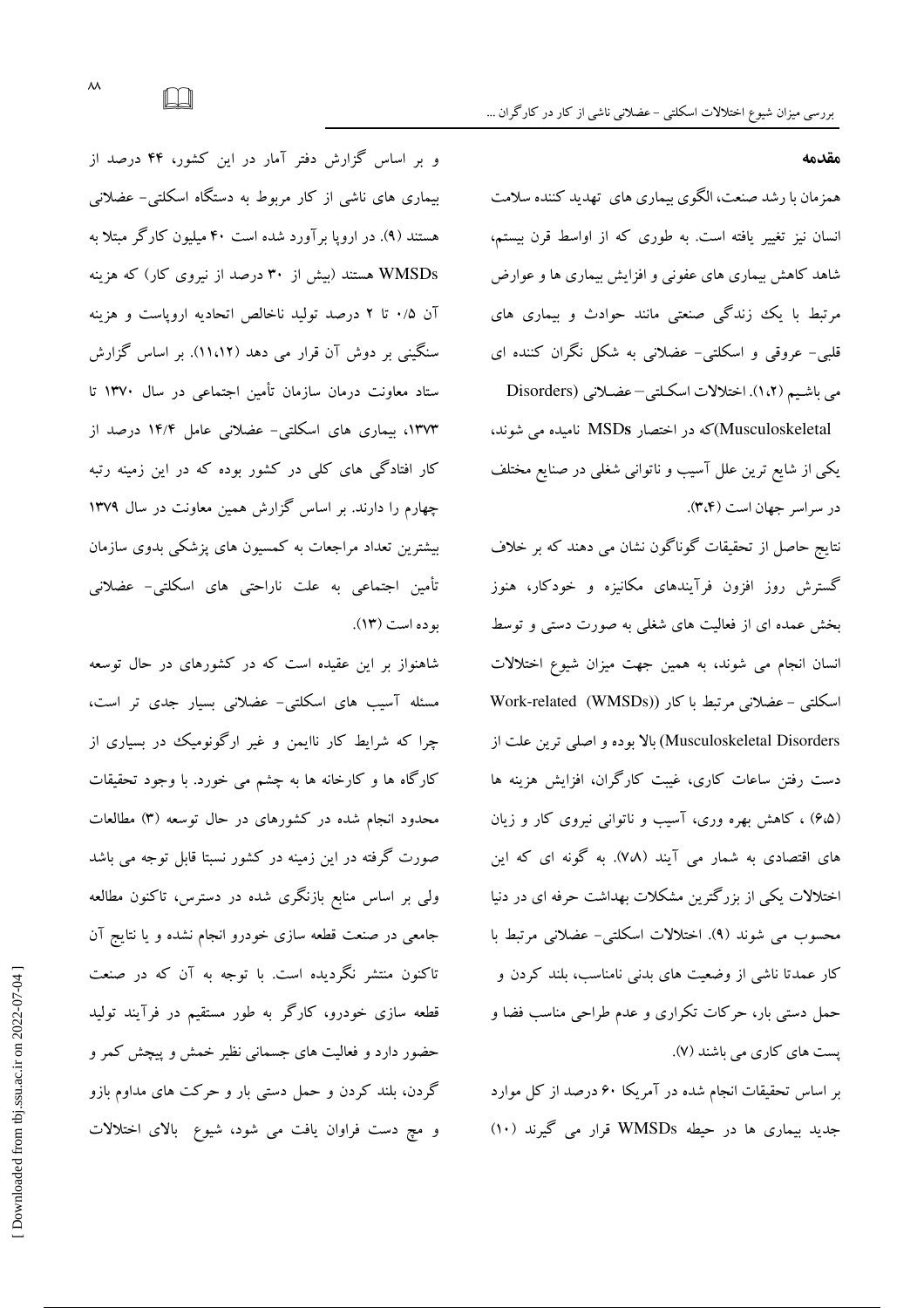اسکلتی- عضلانی در کارگران دور از انتظار نیست. لذا بر آن شدیم تا میزان شیوع این اختلالات را در اندام های گوناگون کارگران یک صنعت قطعه سازی خودرو مورد بررسی قرار دهيم.

# روش بررسي

این مطالعه از نوع توصیفی- تحلیلی و به روش مقطعی (Cross-sectional) بوده و تمامی ۱۳۸۳ نفر از کارگران مرد، دو مجتمع از بزرگترین صنعت قطعه سازی خودرو کشور که اشتغال به کار خود را در این دو مجتمع آغاز نموده و در سه شیفت کاری مشغول به کار هستند، مورد بررسی قرار گرفتند. بر اساس معیار های ورود به مطالعه، کارگرانی که سابقه بیماری های اثر گذار بر دستگاه اسکلتی- عضلانی داشته و پا افرادی که قبلا دچار حادثه شده و آسیب اسکلتی- عضلانی ديده بودند، از مطالعه حذف گرديدند.

این دو مجتمع از بزرگترین صنعت قطعه سازی خودرو کشور شامل ۴۵ واحد صنعتی می باشند. مجتمع اول شامل ۱۲ مجموعه با ٢٩ واحد صنعتي است. اين مجموعه ها عبارتند از: مجموعه ساخت رینگ خودروهای سواری با ۵ واحد صنعتی (ساخت کاسه رینگ سواری، لایفلد، قیچی، پرس شاپ، شستشو رینگ سواري). مجموعه مدولار رينگ و لاستيک. مجموعه ساخت رینگ خودروهای سنگین با ۱۰ واحد صنعتی (ساخت کاسه و طوقه رينگ تيوبلس، مونتاژ رينگ تيوبلس، فونتين، بچه رينگ، ساخت کاسه و طوقه رینگ سنگین، مونتاژ رینگ سنگین، شستشو رينگ سنگين و سالن رنگ الکترواستاتيک). مجموعه ساخت رام. مجموعه مدولار رام. مجموعه سالن رنگ<sup>ی</sup> الکتروفورز کاتدی. مجموعه تراشکاری، قالب سازی و عملیات

حرارتي (كوره هاي القايي). مجموعه بسته بندي محصولات رینگ سواری. مجموعه بسته بندی محصولات رینگ سنگین. مجموعه انبار مواد اوليه. مجموعه انبار محصول و مجموعه هاى شات بلاست، درودگری و پالت سازی. مجتمع دوم شامل ٧ مجموعه با ١۶ واحد صنعتي است. اين مجموعه ها عبارتند از: مجموعه ساخت قطعات محورى خودرو با ۹ واحد صنعتبي (سری تراشی تک محوره، چند محوره و CNC، کاپستن، سنگ زنبي، دريل کاري، حديده کاري، فرزکاري و ابزارسازي). مجموعه عملیات حرارتی (کوره های القایی) و فسفاته کاری. مجموعه مونتاژ پلوس خودرو. مجموعه انبار مواد اولیه. مجموعه انبار محصول. مجموعه بسته بندی محصولات قطعات محوری و مجموعه بسته بندي يلوس خودرو.

به منظور تعیین میزان شیوع اختلالات اسکلتی- عضلانی در اندام های گوناگون بدن کارگران از پرسشنامه نوردیک استفاده گردید (۱۴،۱۵) و در نهایت آنالیز داده ها با استفاده از نرم افزار آماری SPSS V.19.0 انجام و جهت بررسی ارتباط بین متغیرهای مطالعه، آزمون های آماری t-test و  $\mathrm{X}^2$  مورد استفاده قرار گرفتند.

#### يافته ها

در جامعه مورد مطالعه میانگین سن ۵/۷ ± ۳۴/۶ سال و میانگین سابقه کار افراد ۷/۳ ± ۱۳/۲ سال می باشد. سابقه کار تمامی کارگران مورد مطالعه بیش از ۵ سال و میانگین وزن و قد آن ها به ترتیب ۸/۶ ± ۷۹/۵ کیلوگرم و ۴/۲ ± ۱۷۸/۵ سانتی متر بود. همچنین ۲۷/۹ درصد از افراد مورد مطالعه نیز سیگاری بودند. بر اساس نتایج حاصل از پرسشنامه نوردیک، ۸۱/۲ درصد از کارگران مورد مطالعه اظهار کرده اند که در طی یک سال

 $\Lambda$ ٩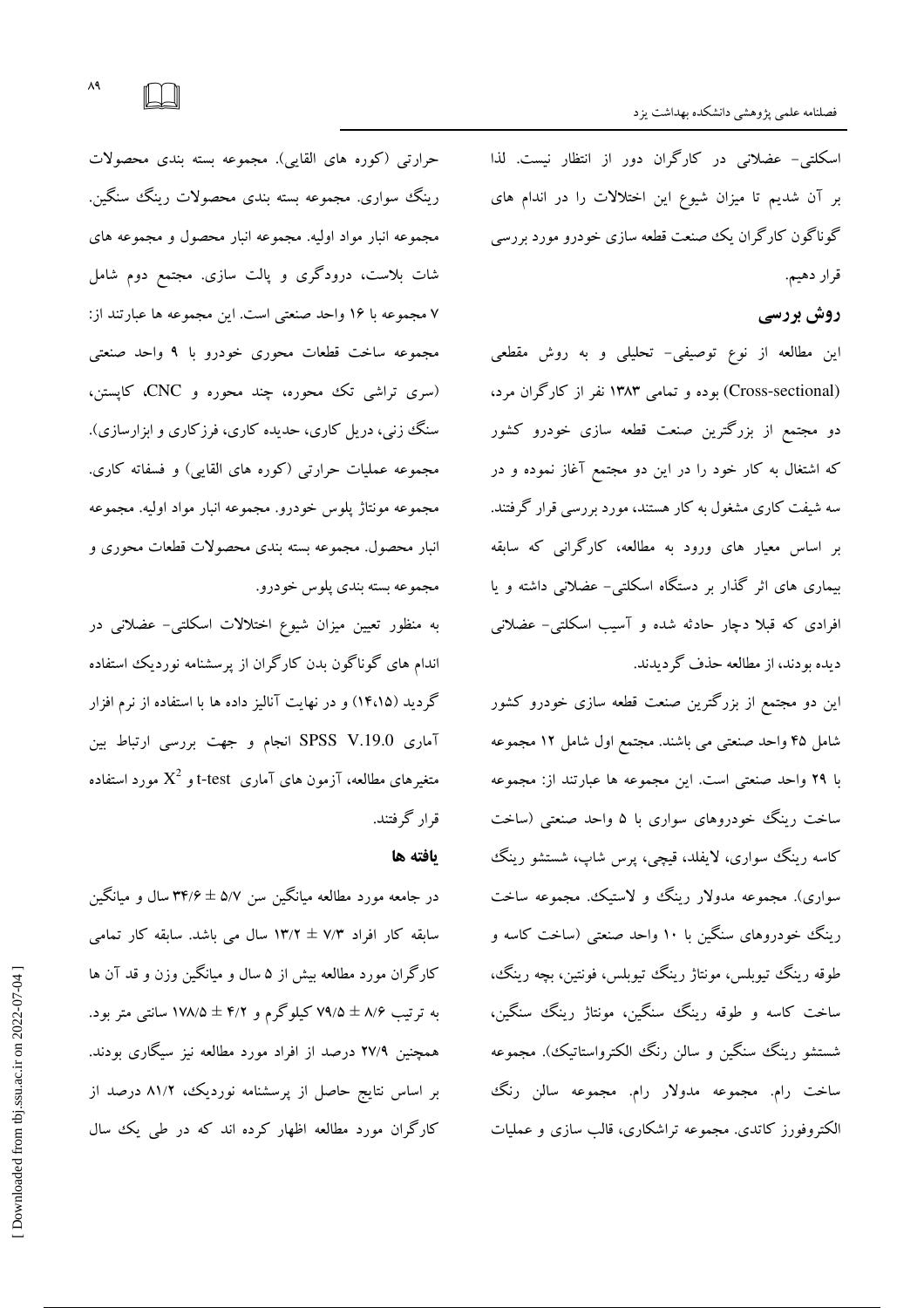همچنین نتایج حاصل از آزمون آماری  $X^2$  نشان داد که ارتباط معنا داری بین مصرف سیگار و شیوع اختلالات اسکلتی - عضلانی در کارگران مورد مطالعه وجود دارد (P<۰/۰۰۱) و شیوع این اختلالات در کارگرانی که سیگار مصرف می کنند (۷۹/۸٪) بالاتر از افراد غیرسیگاری (۲۰/۲٪) است. نتايج ميزان شيوع اختلالات اسكلتي- عضلاني حداقل در یکی از اندام های ۹ گانه مورد بررسی بدن کارگران در یک سال گذشته بر حسب واحدهای صنعتی مختلف در جدول ۳ ارائه شده است. گذشته (قبل از شروع مطالعه)، حداقل در یکی از نواحی ۹ گانه مورد بررسی بدن خود، دچار اختلالات اسکلتی عضلانی بوده اند. به طوری که بیشترین شیوع این اختلالات در ناحیه کمر (۶۱/۸ درصد)، دست/مچ دست (۵۹/۲ درصد) و آرنج (۴۸/۷ درصد) بوده است (جدول ۱). همان گونه که در جدول ۲ مشاهده می گردد، میزان شیوع اختلالات اسکلتی- عضلانی با افزایش متغیرهای دموگرافیک سن، وزن و سابقه کار افزایش می یابد. نتایج حاصل از آزمون آماری t-test نشان می دهد که این ارتباط از نظر آماری معنادار است (P<۰/۰۵).

جدول ۱ : میزان شیوع اختلالات اسکلتی- عضلانی در نواحی ۹ گانه مورد بررسی بدن کارگران در یک سال گذشته، قبل از شروع مطالعه.

| نواحی ۹ گانه<br>مورد بررسی بدن |
|--------------------------------|
|                                |
|                                |
| كمر                            |
| دست/مچ دست                     |
| آرنج                           |
| شانه                           |
| گر دن                          |
| يشت                            |
| زانو                           |
| یا                             |
| ر ان ⁄ماسن                     |
|                                |

جدول ٢ : مقايسه ميانگين متغييرهاي دموگرافيك ً بين كارگران داراي اختلالات و بدون اختلالات اسكلتي- عضلاني.

|       | کارگران پدون اختلالات        | كارگران داراي اختلالات                                                   |                |
|-------|------------------------------|--------------------------------------------------------------------------|----------------|
| P<    | اسكلتي- عضلاني               | اسكلتى- عضلانى                                                           | متغير          |
|       | Mean $\pm$ SD                | Mean $\pm$ SD                                                            |                |
|       | $YY/Y \pm Y$                 | $\mathbf{r} \mathbf{\hat{y}}/\mathbf{r} \pm \mathbf{\hat{y}}/\mathbf{v}$ | سن(سال)        |
| 0/0.5 | $V\Delta/\Upsilon \pm 9/2$   | $\Lambda$ ۳/ $\Lambda \pm \Lambda$ /۴                                    | وزن(کیلوگرم)   |
|       | $9/9 \pm 1/1$                | $Y/M \pm Y/M$                                                            | سابقه كار(سال) |
| 0/7   | $1$ V $\lambda$ /۳ $\pm$ ۳/۵ | $V_{\Lambda/\Delta} \pm \Delta/2$                                        | قد(سانتبی متر) |

 $\Box$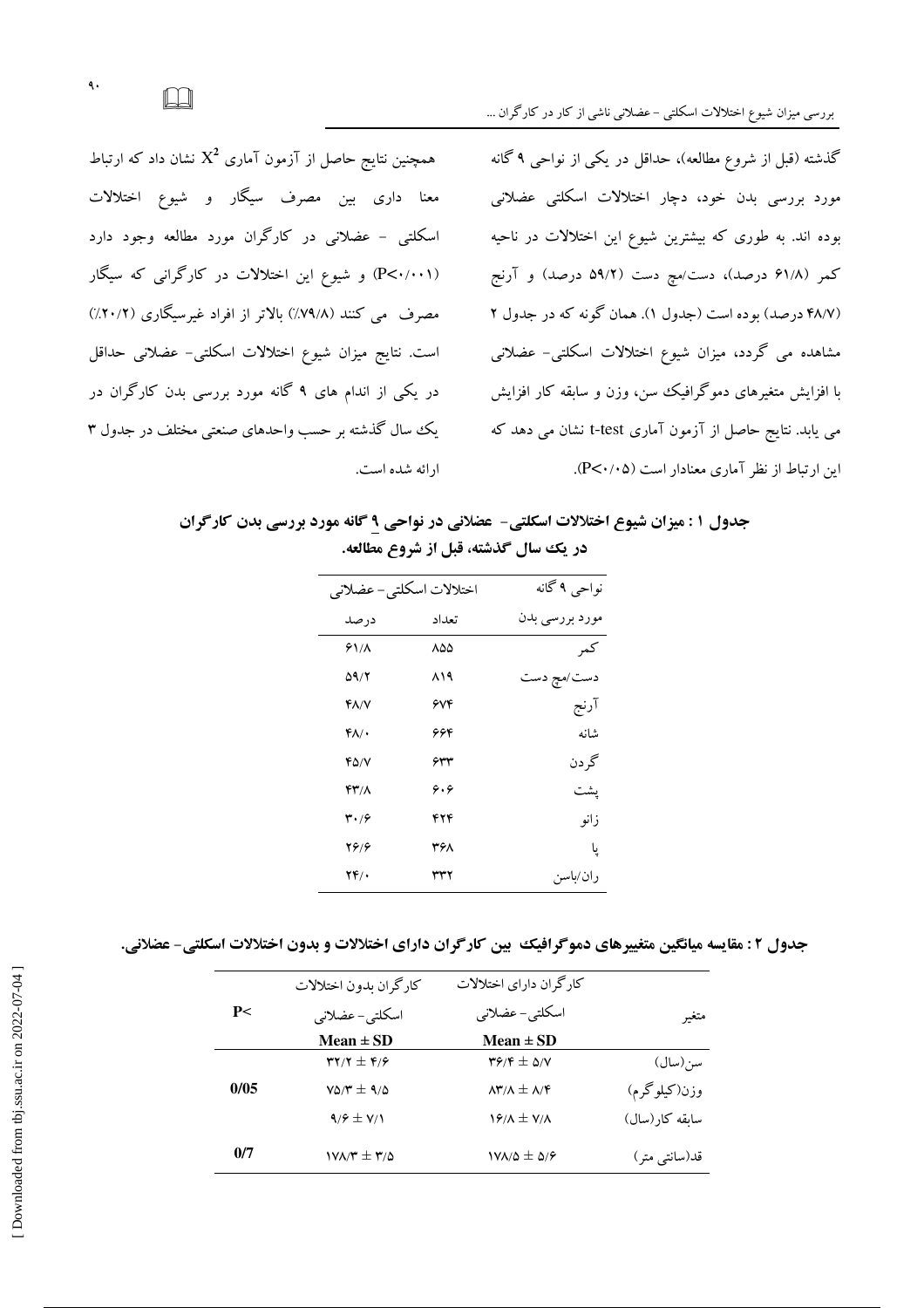$\lambda$ 

| واحد صنعتبي                                                                                                                                |                                                                                                                                                                                                                                                                                                                                                                                                                                     |                           |
|--------------------------------------------------------------------------------------------------------------------------------------------|-------------------------------------------------------------------------------------------------------------------------------------------------------------------------------------------------------------------------------------------------------------------------------------------------------------------------------------------------------------------------------------------------------------------------------------|---------------------------|
| مجتمع قطعه سازى دوم                                                                                                                        | مجتمع قطعه سازى اول                                                                                                                                                                                                                                                                                                                                                                                                                 | اسكلتي- عضلاني<br>(درصد)  |
| سنگ زنبی، ابزارسازی، کوره های القایبی، فسفاته کاری،<br>انبار مواد اوليه، انبار محصول                                                       | فونتین، انبار مواد اولیه، انبار محصول                                                                                                                                                                                                                                                                                                                                                                                               | $\leq$ $\vartriangle$ .   |
| سری تراشی CNC                                                                                                                              | کوره های القایی، شات بلاست، درودگری                                                                                                                                                                                                                                                                                                                                                                                                 | $\Delta$ \ $-$ V $\Delta$ |
| سری تراشی تک محوره، سری تراشی چند محوره، کاپستن،<br>دریل کاری، حدیده کاری، فرز کاری، مونتاژ پلوس،<br>بسته بندى قطعات محورى، بسته بندى پلوس | ساخت کاسه رینگ سواری، لایفلد، قیچی، پرس شاپ، شستشو رینگ<br>سواری، مدولار رینگ و لاستیک، ساخت کاسه رینگ تیوبلس،<br>ساخت طوقه رینگ تیوبلس، مونتاژ رینگ تیوبلس، بچه رینگ، ساخت<br>کاسه رینگ سنگین، ساخت طوقه رینگ سنگین، مونتاژ رینگ سنگین،<br>شستشو رینگ سنگین، سالن رنگ الکترواستاتیک، ساخت رام، مدولار رام،<br>سالن رنگ الکتروفورز کاتدی، تراشکاری، قالب سازی، بسته بندی محصول<br>رینگ سواری، بسته بندی محصول رینگ سنگین، پالت سازی | $v \delta <$              |

جدول ۳ : میزان شیوع اختلالات اسکلتی- عضلانی، حداقل در یکی از اندام های ۹ گانه مورد بررسی بدن کارگران، در یک سال گذشته، بر حسب واحدهای صنعتی مختلف.

### بحث و نتیجه گیری

نتایج حاصل از این مطالعه نشان می دهد که میزان شیوع اختلالات اسکلتی- عضلانی ناشی از کار در بین کارگران صنعت قطعه سازی خودرو مورد مطالعه بسیار بالا می باشد، به گونه ای که ۸۱/۲ درصد از این کارگران در طی یک سال گذشته دچار اختلالات اسکلتی-عضلانی بوداند.

نتایج حاصل از پرسشنامه نوردیک نشان داد که بیشترین شیوع اختلالات اسکلتی- عضلانی به ترتیب در ناحیه کمر (۶۱/۸ درصد)، دست/مچ دست (۵۹/۲ درصد) و آرنج (۴۸/۷ درصد) می باشد که با یافته های مطالعه O'Neill ،Spallek و همکاران کاملا هم خوانی دارد (۱۶،۱۷). در طی بازرسی های به عمل آمده از یست های کاری مختلف، مشخص گردید که

وضعیت های بدنی نامناسب، خمش و پیچش کمر، دست و مچ دست (١٨)، حركات تكراري (١٩)، بلند كردن و حمل دستی بار به شکل نادرست (۲۰)، ارتفاع جابجایی بار نسبت به شانه و ایستاده کار کردن طولانی افراد در طول شیفت کاری به علت نبود صندلی ارگونومیک علت اصلی این اختلالات بوده است. همچنین نتایج نشان دادند که ارتباط معناداری بین سن، وزن، سابقه کار و شیوع اختلالات اسکلتی- عضلانی در کارگران مورد مطالعه وجود دارد. سن یکی از فاکتورهای تاثیرگذار در افزایش شیوع این اختلالات می باشد، به صورتی كه با افزايش سن احتمال بروز اين اختلالات افزايش مى يابد. نتايج اين مطالعه با نتايج حاصل از بررسي آقايان مير تقى میرمحمدی، جبرائیل نسل سراجی و همکاران در بررسی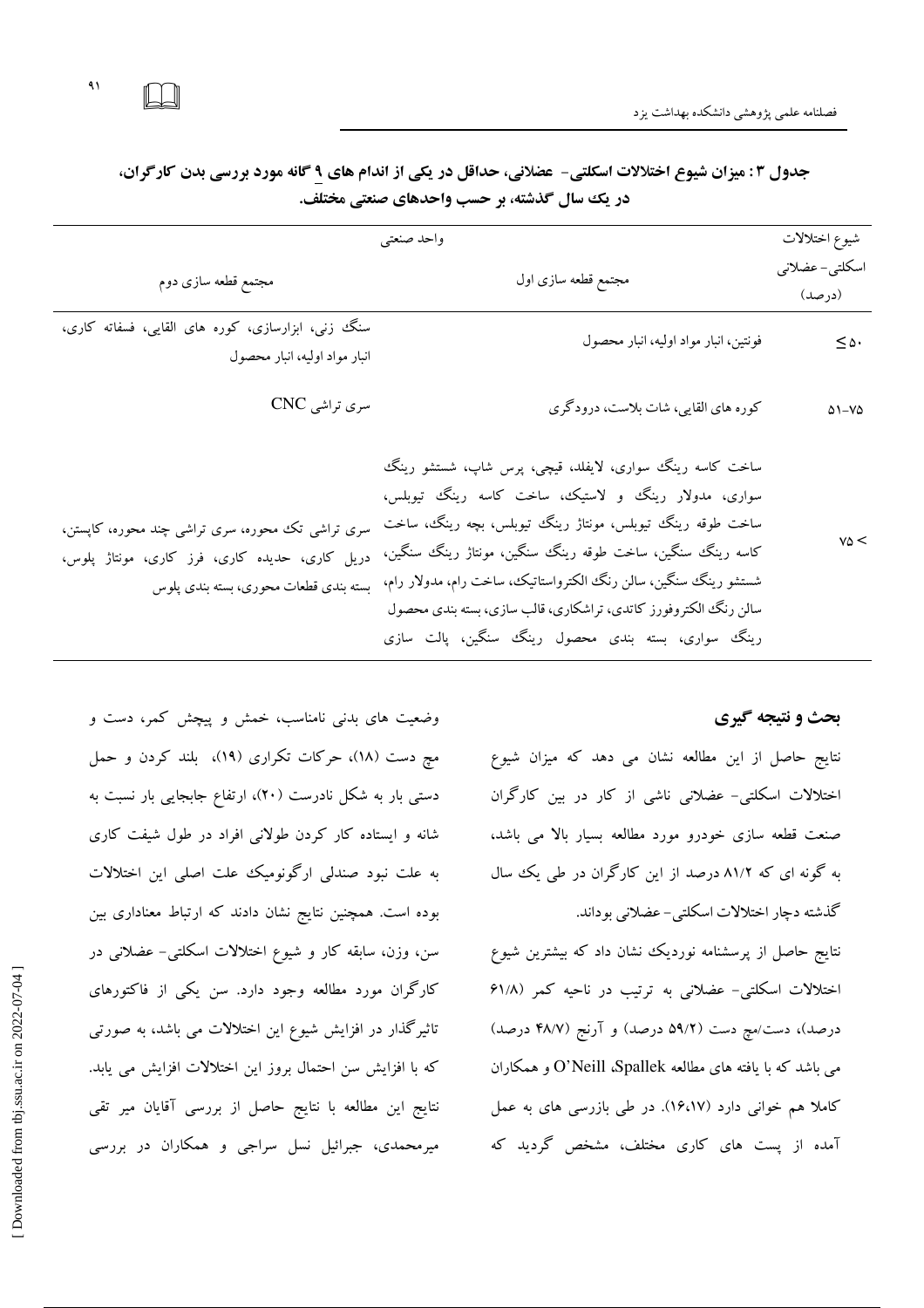ریسک فاکتورهای ایجاد کننده اختلالات اسکلتی- عضلانی شاغلین یکی از صنایع تولید کننده لوازم خانگی به روش QEC که بر روی ۴۸۰ نفر از کارگران خط تولید آن صنعت انجام گرفت، کاملا مطابقت دارد که ثابت کردند، اختلالات اسکلتی- عضلانی در کارگرانی که سن بیشتری داشته اند، افزایش یافته است (۲۱). با افزایش سابقه کار نیز میزان تماس با ریسک فاکتورهای اختلالات اسکلتی-عضلانی افزایش می یابد. همان گونه که Michael و همکاران در مطالعه خود بر روی کارکنان یک دفتر روزنامه نگاری که در تمامی روز با صفحه کلید کامپیوتر کار می کردند، نشان دادند که افراد دارای سابقه کار بالاتر، ابتلا به اختلالات اسکلتی- عضلانی بیشتری را اظهار کرده اند (۲۲). ارتباط معنادار بین وزن و مصرف سیگار با شیوع اختلالات اسکلتی- عضلانی در مطالعات Lemasters و Brage نیز گزارش شده است (۲۴،۲۴)، همچنین نتایج این مطالعه با یافته های حاصل از پژوهش چوبینه و همکاران در خصوص عدم ارتباط معنادار بين قد و شيوع اختلالات اسکلتی-عضلانی کاملا هم خوانی دارد (۲۵).

با توجه به نتایج حاصل از مطالعه می توان اظهار کرد که شرایط کار در این صنعت به علت وجود عوامل ارگونومیکی شغلی زیان آور، باعث افزایش شیوع اختلالات اسکلتی- عضلانی شده، مخاطره آمیز و آسیب رسان است. بنابراین از آن جا که منابع انسانی ارزشمند ترین دارایی یک صنعت محسوب می شوند، جهت بهبود شرایط کار، اجرای برنامه های پیشگیری از وقوع این اختلالات، طراحی ارگونومیک محیط کار و انجام اقدامات اصلاحی و پیشنهادات ذیل شکلی کاملا ضروری به خود مې گيرد:

### ييشنهادات

۱– افزایش ارتفاع یالت های حاوی مواد اولیه در ابتدای خطوط برای جلوگیری از خم شدن کمر کارگر در هنگام انجام کار. ۲– کاهش حداکثر وزن موادی که بایستی به صورت دستی حمل شو ند.

۳– استفاده از روش های مکانیکی برای بلندکردن و جابجایی بار. ۴- طراحی صندلی ارگونومیک برای پست های کاری نیازمند به وجود آن.

۵– طراحی پست های کاری ایستاده– نشسته.

۶- کاهش ارتفاع چینش محصولات برای جلوگیری از بلند کردن بار در ارتفاع بالاتر از شانه.

۷- کاهش عرض نوار نقاله در خط شستشوی رینگ سنگین و سواری به منظور جلوگیری از خم شدن کارگر به سمت جلو براي برداشتن قطعه.

۸- برنامه ریزی چرخه های مناسب کار و استراحت متناسب با نوع فرآیند کاری در گروه های شغلی مختلف، تا کارگران به بازسازی انرژی پرداخته و فشار کمتری نیز بر ستون فقرات و عضلات آن ها وارد شود.

۹- اجرای دوره های آموزشی ارگونومی و شبوه های صحیح حمل بار (Safe Lifting) و دوره های توانبخشی برای کارگران به صورت مداوم .

# تشکر و قدردانی

این مقاله حاصل بخشی از پایان نامه با عنوان "بررسی تاثیر مداخله ارگونومیکی بر وضعیت بدنی کارگران مجموعه کارخانجات قطعه سازی خودرو در سال ۱۳۹۰" در مقطع کارشناسی ارشد مهندسی بهداشت حرفه ای است که با حمایت

 $\Box$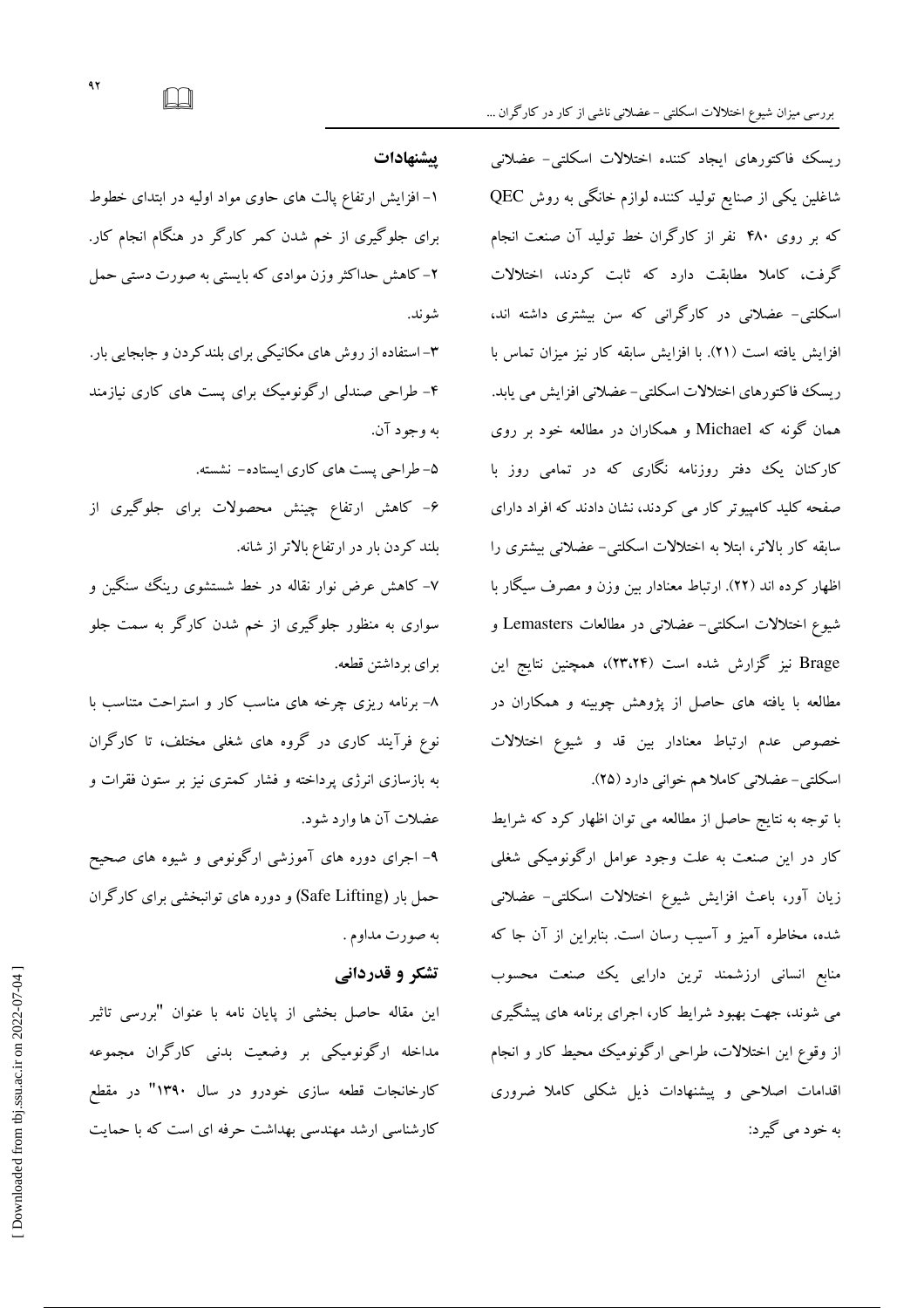

دانشگاه علوم پزشکی و خدمات بهداشتی، درمانی شهید صدوقی مجتمع قطعه سازی خودرو و به ویژه اعضاء محترم هیات مدیره

یزد اجرا شده است. وظیفه خود می دانیم از تمامی پرسنل دو که ما را در انجام این مطالعه یاری نمودند؛ سپاسگزاری گردد.

### References

1- Vanwonterghem K. Work-related musculoskeletal problems: Some ergonomic considerations. J Hum Ergol 1996; 25(1):5-13.

2- Santos AC, Bredemeier M, Rosa KF, et al Impact on the Quality of Life of an Educational Program for the Prevention of Work-Related Musculoskeletal Disorders: a randomized controlled trial. BMC Public Health 2011; 11: 60.

3- Shahnavaz H. Workplace injuries in the developing countries. Ergonomics 1987; 30(2): 397- 404.

4-Maul A, Laubli T, Klipstein A, et al. Course of low back pain among nurses: a longitudinal study across eight years. Occupational and Environmental Medicine 2003; 60:497-503.

5- Waters TR, Putz-Anderson V. Occupational Ergonomics. New York: Dekker Publication; 1996.

6- Ohlsson K, Attewell R, Skerfving S. Self-reported symptoms in the neck and upper limbs of female assembly workers. Scandinavian Journal of Work Environment Health 1989; 15: 75-80.

7- Holder NI, Clark JM, DiBlasio JM, et al. Cause, prevalence, and response to occupational musculoskeletal injuries reported by physical therapists and physical therapist assistants. Phys Ther 1999; 79: 642-652.

8- Kilbom A. Editorial/Prevention of work-related musculoskeletal disorders in the workplace. Int J Ind Ergon 1998; 21:1-3.

9- Mattila M, Vilkki M. OWAS Methods. In: The Occupational Ergonomics Handbook Karwowski W, Marras WS, editors. Boca Raton, FA, USA: CRC Press LLC; 1999: 447-59.

10- Vanwonterghem K, CERGO International and Hasselt. Work-related musculoskeletal problems: some ergonomics considerations. Journal of Human Ergo logy 1996; 25:5-13.

11- Charalitsa Kulchal P, Shahnavaz. H. Musculoskeletal discomfort and feeling of fatigue among female professional workers the need for ergonomics considerations. Journal of Human Ergology 1991; 22(3): 29-43.

12- Web. Ergonomics Today (TM) - The Trusted Source for Ergonomics. 2000: Available from: http://www.ergoweb.com.

13- Social Security Organization. Treatment Vice Chancellor. A Report of Statistics of Medical Commissions. 2000. [Persian]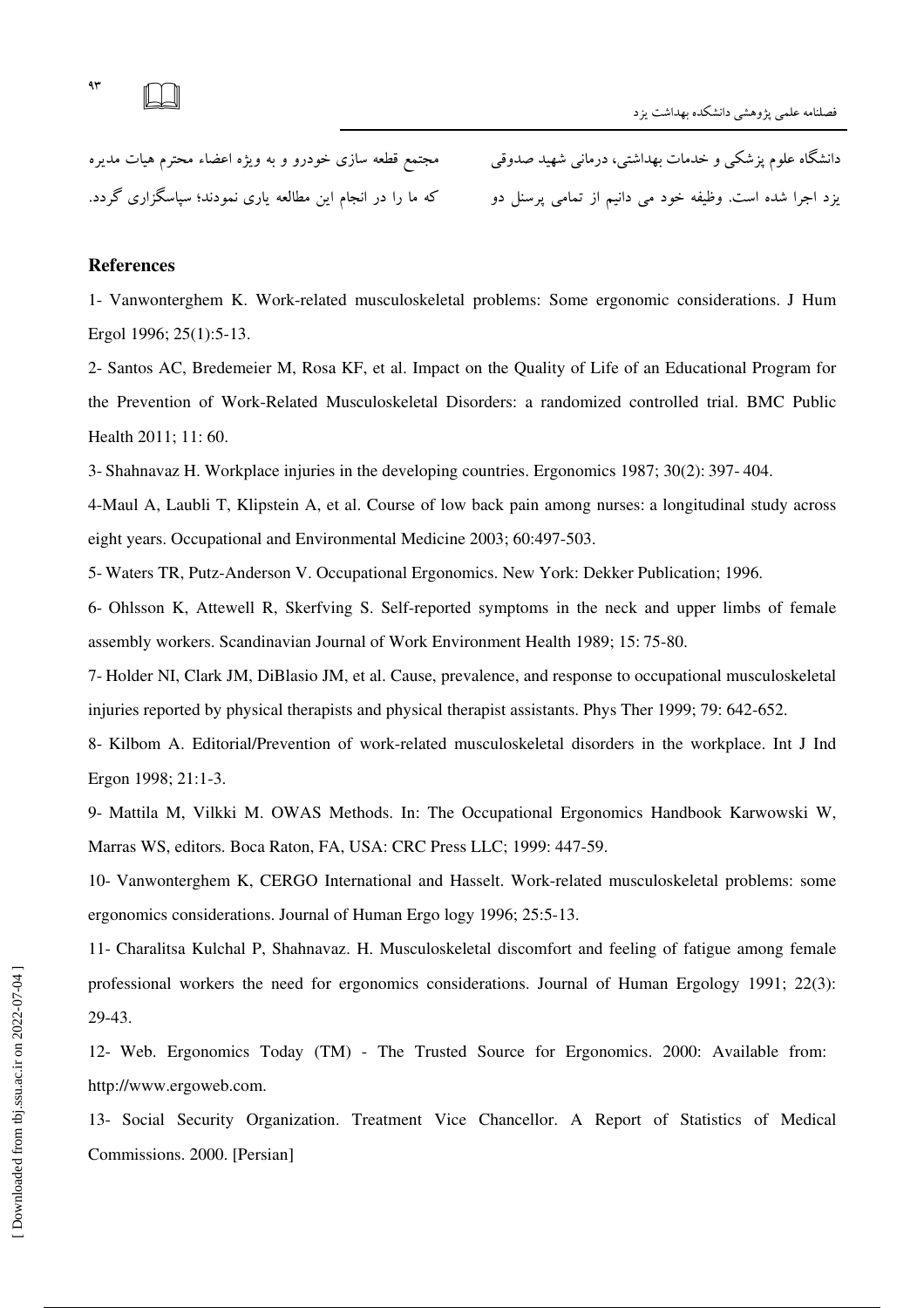14- Kuorinka I, Jonsson B, Kilbom A, et al. Standardized Nordic Questionnaires for the analysis of musculoskeletal symptoms. Appl Ergo 1987; 18:233-237.

15- Descatha A, Roquelaure Y, Chastang1 JF, et al. Validity of Nordic-style questionnaires in the surveillance of upper-limb work-related musculoskeletal disorders. Scand J Work Environ Health 2007; 33(1): 58–65.

16- Spallek M, Kuhn W, Uibel1 S, et al. Work-related musculoskeletal disorders in the automotive industry due to repetitive work - implications for rehabilitation. Journal of Occupational Medicine and Toxicology 2010; 5:6.

17- O'Neill B, Forsythe ME, Stanish WD. Chronic occupational repetitive strain injury. Can Fam Physician 2001; 47:311-316.

18- Palmer KT, Harris EC, Coggon C. Compensating occupationally related tenosynovitis and epicondylitis: a literature review. Occup Med 2007; 57:76-74.

19- Brooks P. Repetitive strain injury. BMJ 1993; 307:1298.

20- Buckle P. Ergonomics and muculoskeletal disorders: Overview. Occup Med 2005; 55:164-67.

21- Mirmohammadi MT, Nasl Seraji J, Shahtaheri SJ, et al. Evaluation of the risk factors of musculoskeletal disorders among employees of a utensil-manufacturing plant by QEC method. Proceedings of the  $4<sup>th</sup>$ National Congress of Occupational Health; 2005; Hamadan, Iran. [Persian]

22- Michael FD, Polanyi MA, Donald C, et al. Upper limb work-related musculoskeletal disorders among newspaper employees. Amer J Indust Med 1998; 32(6): 620 – 628.

23- Lemasters GK, Atterbury MR, Booth AD. Prevalence of musculoskeletal disorders in active union carpenters. Occupational and Environmental Medicine 1998; 55:421- 427.

24- Brage B. Musculoskeletal pain and smoking in Norway. Journal of Epidemiology and Community Health 1996; 50:166-169.

25- Choobineh AR, Tabatabaei H, Behzadi M. Musculoskeletal Problems among Workers of an Iranian Sugar-Producing Factory. Int J Occup Saf Ergon. 2009; 15(4):419-24.